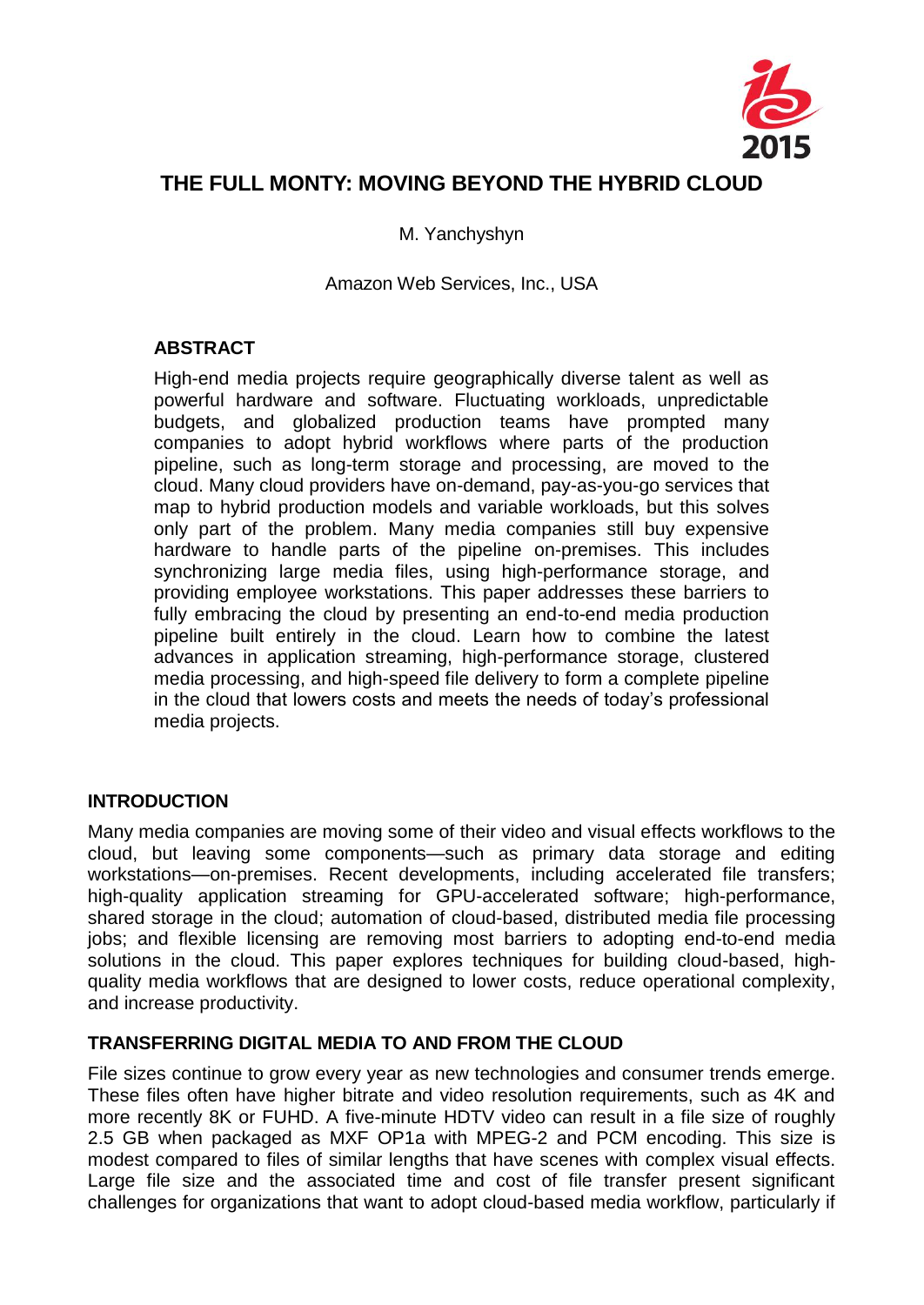

their editing workstations, primary storage, and other components are located onpremises.

For example, a visual effects artist may use compositing software on a local workstation, but then want to perform the final render on a remote cluster of multiple virtual machines. Traditionally, the FTP protocol would typically be used to transfer the required assets from the artist's workstation to the remote render farm; however, given the large file sizes associated with today's media projects a significant amount of network bandwidth would be required to transfer the assets quickly enough to meet production deadlines. FTP also performs poorly when transferring files over long distances due to the overhead associated with how TCP protocols handle window sizing and packet retransmission. Security is also a concern because FTP transmits passwords in clear text. A number of alternatives to the FTP protocol have emerged in recent years in response to the need for higher throughput plus more reliable and secure data transfers. They employ a mix of techniques to improve performance and security: encryption, parallel data transfer streams, data compression, disabling congestion control, de-duplication, and the use of the UDP protocol.

#### **Multi-Part, Parallelized Uploads**

Amazon Simple Storage Service (Amazon S3) is an example of a cloud-based data storage service that facilitates large file transfers with a multi-part upload API (1). Clients and SDKs that support this API automatically open a number of parallel HTTPS connections to upload a single file as a set of unordered parts. Retransmission of failed parts is handled transparently. This results in higher data transfer throughput, quick recovery from any network issues, and the ability to begin an upload before you know the final file size.

### **TCP Alternatives**

Because HTTPS is a TCP-based protocol, it can suffer from some of the same performance issues as FTP when used over long distances or poor network connections. Parallel transfers, properly tuned TCP window settings, removal of congestion control, and other techniques can mitigate this; however, these modifications are beyond the control or comfort level of many users. As a result, protocols built on UDP have grown popular in the media industry for transferring large digital files. There are many solutions available, but for those users who want to move assets to Amazon S3, there are only a handful of commercially supported offerings that integrate with its APIs: Aspera (2), Signiant (3), File Catalyst (4), and Data Expedition (5).

The implementation and associated ecosystem of tools differ greatly among the file transfer solutions offered by these companies, but they share much in common. UDP is used for the bulk of the data transfer because it typically allows for higher throughput due to several factors: UDP is a connectionless protocol and does not degrade over long distances or with high latency, it tolerates packets that are delivered out of order, and it does not require packet receipt acknowledgement or retransmission. Some of these traits taken in isolation can result in higher error rates and less reliable transfers, so the accelerated file delivery solutions mentioned above implement additional features on top of UDP, including error correction, multiplexing, data transfer rate control, compression, and encryption. The net result is that file transfers are considerably faster and more reliable, particularly over long distances.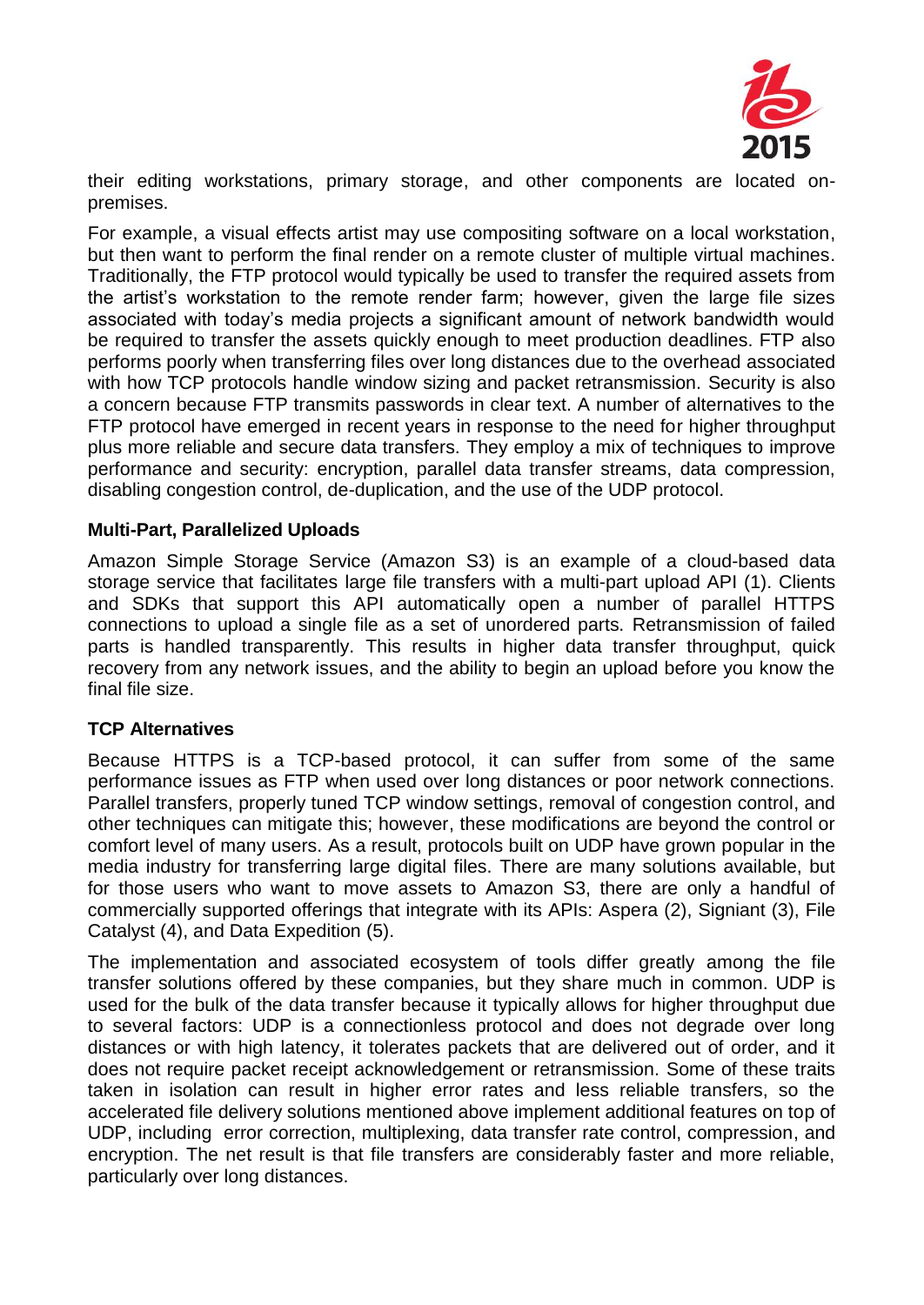

Test results vary depending on many factors; however, a recent test of UDP-based file transfer protocols moving 650 GB files from virtual machines hosted in Amazon Web Services (AWS) datacenters in Tokyo, Japan to virtual machines hosted in AWS datacenters in Virginia, USA showed a ten-fold speed increase over standard TCP-based file transfer protocols (6). Performance gains are often even higher (7, 8, 9).

### **Private Connections**

Private connectivity to cloud providers is another way to reduce latency, increase available network bandwidth, and remove the burden that large file transfers put on your primary Internet connection. For example, AWS Direct Connect lets you establish a dedicated, private network connection from your datacenter, office, or co-location facility to AWS. AWS Direct Connect links your internal network to an AWS Direct Connect location (10) over a standard 1 gigabit or 10 gigabit Ethernet fiber-optic cable. One end of the cable is connected to your router, and the other to an AWS Direct Connect router. If you don't have equipment hosted in the same facility as AWS Direct Connect, you can use a network provider to connect to AWS Direct Connect (11). With this connection in place, you can create virtual interfaces directly to services in the AWS platform such as Amazon EC2 and Amazon S3, bypassing Internet service providers in your network path.

### **Shipping Physical Storage Devices**

Some media projects are housed in facilities with limited bandwidth, are unable to procure a private network connection, or have digital assets that are simply too large or numerous to upload in time to meet production deadlines. AWS Import/Export (12) is one example of a service that addresses this common problem by letting you ship your data to the cloud by means of portable storage devices. AWS Import/Export transfers your data directly onto and off of storage devices using the high-speed internal network of Amazon, bypassing the Internet or a private link. For significantly large datasets, this approach is often faster and more cost effective than upgrading connectivity.

# **MOVING YOUR WORKSTATIONS TO THE CLOUD**

Although the protocols and other suggestions that we've discussed so far greatly improve the speed at which media files can be moved to and from the cloud, they still introduce considerable delays and complexity. One solution is to move the workstations and software used by media professionals to the cloud so that they are co-located with the digital assets.

### **Virtual Desktop Infrastructure (VDI)**

Virtual Desktop Infrastructure (VDI) refers to the process of running a user desktop inside a virtual machine that lives on a server in a datacenter (13). Most VDI solutions offer enhancements over standalone Remote Desktop Protocol (RDP) or Virtual Network Computing (VNC), such as session virtualization, user management, enhanced security, and improved performance. Although they may work well for business applications and software without special hardware requirements, running professional media software on VDIs has historically proven more difficult due to a lack of support for OpenGL or DirectX and, in some cases, GPU acceleration. Most professional media software also requires considerable compute and graphics resources.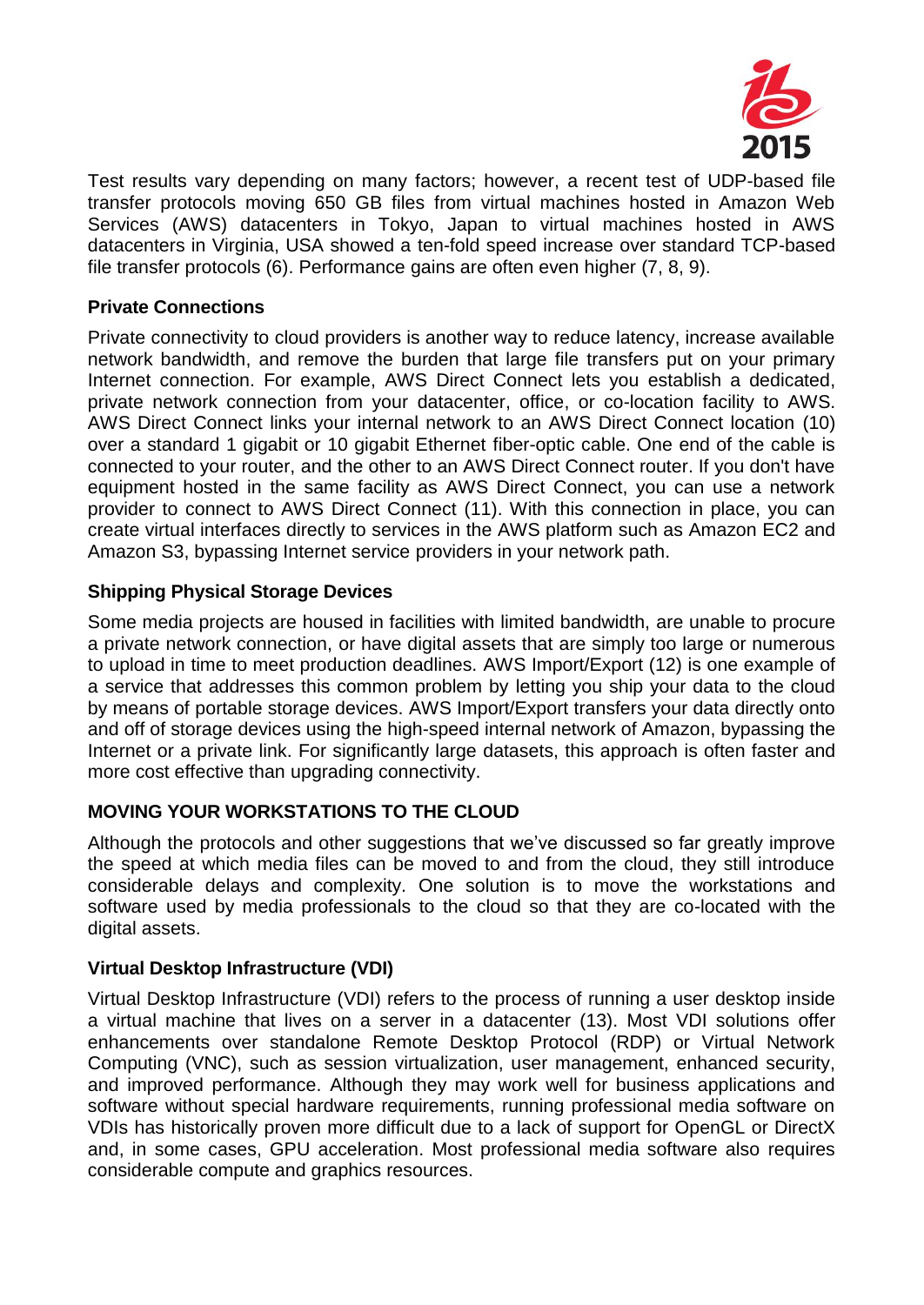

In response, several VDI vendors have released solutions that run on GPU-enabled hardware and include driver support for OpenGL and DirectX. Popular examples include VMWare Horizon View, Citrix XenDesktop HDX 3D Pro, and Microsoft RDP8/RemoteFX. However, until recently these solutions were not compatible with large-scale cloud providers that offered pay-as-you-go pricing models due to a lack of virtual machines and associated hypervisors with integrated GPU-enabled graphics cards.

# **GPUs in the Cloud**

NVIDIA has worked with a handful of cloud service providers to offer virtualized hardware with GRID graphics cards (15). IBM SoftLayer introduced a new service in late 2012 where virtual machines running on hypervisors with NVIDIA GRID (Kepler) GPUs could be rented on a month-by-month basis. While this was an improvement over large capital expenditures for GPU-enabled hardware, SoftLayer's monthly pricing model is not granular enough for the highly variable workloads of many media professionals. In late November, 2013, AWS addressed this gap by releasing its "g2.2xlarge" virtual machine type with an hourly pay-as-you-go pricing model. In April 2015, a new version was released with four times the capacity. The graphics cards on both g2 virtual machine types feature on-board hardware video encoders, each designed to support up to eight real-time HD video streams (720p@30fps) or up to four real-time full HD video streams (1080p@30fps) (16).

The ability to meet hardware requirements of professional media software and pay for it by the hour solves only part of the problem; it is arguably an even greater challenge to deliver an acceptable user experience when using this software over the Internet, regardless of the remote hardware capabilities. In the case of high-end video or visual effects production, any significant degradation of the quality of the images displayed on the user's screen is unacceptable, as is any noticeable latency in cursor movements, UI response, and keyboard actions. Accurate color and quality audio output are also important. These requirements can be met by making efficient use of the GPU, by choosing the right protocol, and by reducing network latency.

Amazon EC2 g2 virtual machines use a technique called "GPU pass-through" to give each virtual machine direct access to a full GPU card. Direct access with native NVIDIA drivers results in considerably better performance due to full usage of the graphics card's capabilities and less resource usage than software GPU emulation or GPU virtualization via API intercepts.

# **Choosing an Application Streaming Protocol**

Microsoft Remote Desktop (RDP) with RemoteFX (19), Teradici PCoIP (20), and Citrix HDX 3D Pro (18) are three of the most popular remote-access protocols with support for GPU acceleration and OpenGL/DirectX. They are all proprietary, Layer 7 protocols that are based on a mix of TCP and UDP. Like the previously mentioned accelerated file transfer protocols, they employ a variety of techniques to improve performance and enhance security such as encryption, data compression, intelligent error correction, and connection optimization.

Support for operating systems and virtualization platforms differs among protocols. PCoIP, HDX, and RDP8 officially support only Microsoft Windows. Users who want to use Linux can use a combination of VirtualGL (21) and TurboVNC (22); however, at this time these do not support audio output. Microsoft RDP with RemoteFX is also primarily targeted at users of the Hyper-V platform, so there is no documentation or support for leveraging it to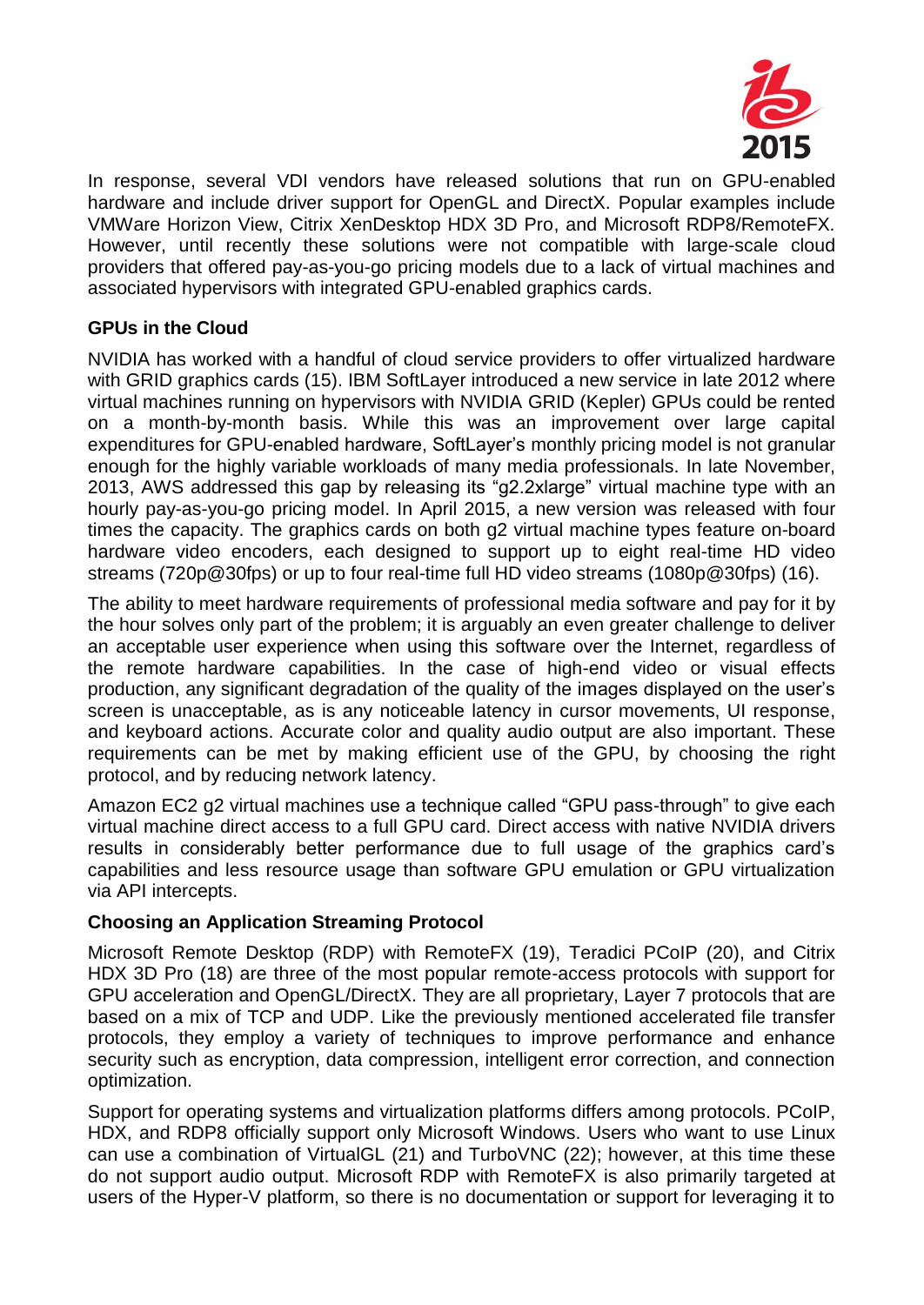

deliver 3-D applications running on Amazon EC2. For users who want to take advantage of the hourly pricing model and g2 virtual machines of Amazon EC2, Teradici's PCoIP and Citrix XenDesktop with HDX 3D Pro are well supported options.

### **Alternatives and Newcomers**

In addition to the protocols discussed in the preceding sections, new offerings have emerged in recent years for users who want to stream GPU-enabled applications from virtual machines in the cloud. Amazon AppStream (23) uses a proprietary protocol called STX to deliver a high-quality, GPU-accelerated application stream. It supports high-quality audio and up to 4:4:4 chroma subsampling for accurate color representation. Frame (formerly Mainframe2) takes another approach, sending the screen image as an interactive H.264 video stream. This allows users to access remotely hosted, GPUaccelerated software through their web browsers without any plugins (24). OTOY's Octane Cloud and ORBX.js take a similar approach to Frame, leveraging the proprietary ORBX streaming codec, HTML5, and JavaScript to deliver a high-quality, interactive application stream within a web browser. Octane supports both Windows and Linux application streaming (25, 26).

### **Improving Network Performance for Application Streaming**

In addition to choosing the right protocol to meet your platform and performance needs, it is also important to reduce latency and sustain high network throughput to maintain a highquality experience when using applications remotely. Cursor movement and user interface (UI) response are especially sensitive to elevated latency, and low or variable network throughput can result in visual artefacts, distortion, and discoloration.

A private connection to your cloud provider such as AWS Direct Connect is one way to reduce latency and increase connection reliability. In addition, WAN optimization can greatly improve application streaming performance. Citrix's CloudBridge is one example of a network acceleration solution that you can deploy as a hardware or software appliance to act as a network acceleration gateway for application streaming. It employs a variety of techniques to improve performance, including adaptive TCP flow control, compression, caching, and de-duplication, as well as protocol optimizations such as minimizing handshakes and payload optimization (27, 28).

# **SHARED STORAGE IN THE CLOUD**

High-performance, shared storage is a key requirement for any media organization that wants to migrate their workstations or do batch processing of media files in the cloud. Although cloud-based object storage is a great choice for parts of many media workflows, a large number of professional media software packages are not designed to interact with the HTTPS APIs used by the most popular cloud object storage services. Cloud-based, compatible alternatives include distributed file systems such as Amazon Elastic File System (Amazon EFS), Azure File Storage, Lustre, and GlusterFS; protocols such as NFS and SMB/CIFS; and cloud-aware filers like NetApp Cloud ONTAP and Avere FXT.

A key differentiator of cloud-based media workloads is the ability to size your infrastructure and associated costs to match the variable nature of the work being done by most media organizations. Many cloud-based storage systems can be resized on demand and, in some cases, removed and quickly restored as needed. Other factors to consider include performance, operational complexity, scalability, and hybrid deployments.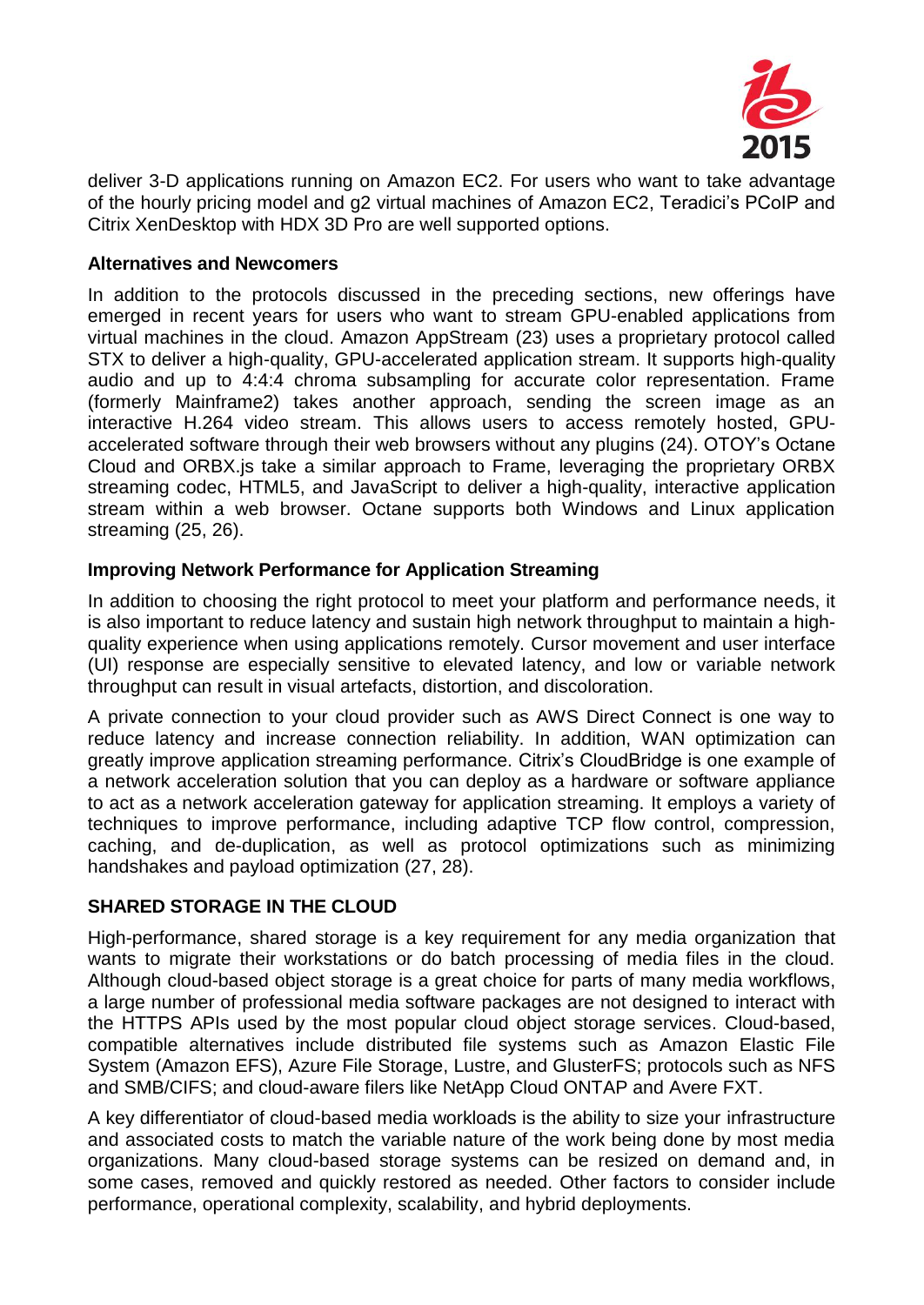

### **Intel Lustre**

Intel Lustre (31) is a popular file system for providing the storage needed for clustered workloads such as transcoding and rendering, or as a shared file system where multiple people and processes access pooled media assets from remote workstations and services. Lustre has grown particularly popular for high-performance computing (HPC). The popular analytics software vendor SAS recently demonstrated how they achieved aggregate storage throughput of 3 GB/s at 50 MB/s per CPU core when using Lustre as a shared storage system for their SAS GRID product (30). This level of performance highlights Lustre's viability as a high-performance file system for media workloads, and puts it on par with many enterprise-grade SAN solutions.

Lustre is available on the AWS Marketplace and can be deployed automatically using infrastructure management tools such as AWS CloudFormation. Cfncluster is another tool that greatly reduces the time it takes to create an Intel Lustre cluster on AWS. Cfncluster handles the deployment of numerous components including virtual networking, security, monitoring, storage, and compute resources needed to power your Lustre cluster (35, 36).

### **Amazon Elastic File System**

Amazon EFS (29) is an elastic file system designed for the cloud. Like Lustre, it can be deployed on demand, and you pay only for what you use. Unlike Lustre, Amazon EFS is a fully managed service, so the complexity of deployment and data storage capacity and performance scaling is greatly reduced. Data stored on Amazon EFS is automatically replicated across multiple datacenters across a wide geographical area, leading to very high data durability. Amazon EFS supports the NFSv4 protocol, so you can mount its file systems on a large number of operating systems and maintain compatibility with most media software. Some of the issues traditionally associated with the NFS protocol have been addressed in Amazon EFS such that failover is seamless, and very large NFS file systems with many concurrent user connections perform consistently and reliably.

### **Avere Hybrid Cloud NAS**

Avere Hybrid Cloud NAS is a good option if you need direct support for the SMB/CIFS protocol in addition to NFS, or if you need a global namespace for your storage that spans on-premises and the cloud. Avere FXT Edge Filers provide high-end NAS functionality with SAN-like performance and can span both on-premises storage appliances and cloudbased object storage systems such as Amazon S3 and Google Cloud Storage (32, 33).

### **DISTRIBUTED MEDIA PROCESSING AND AUTOMATION**

Whether you are running a large transcoding job, rendering a 3-D animation scene, or doing some other form of media processing, a key factor in benefiting from the cloud is efficient resource infrastructure use and job scheduling. Many cloud services such as Amazon EC2 have a pay-as-you-go pricing model. By leveraging frameworks that distribute large jobs across multiple virtual machines, and spinning them up and down only as required, media companies can reduce processing time by using larger clusters and, at the same time, lower costs by paying for fewer total hours of infrastructure usage.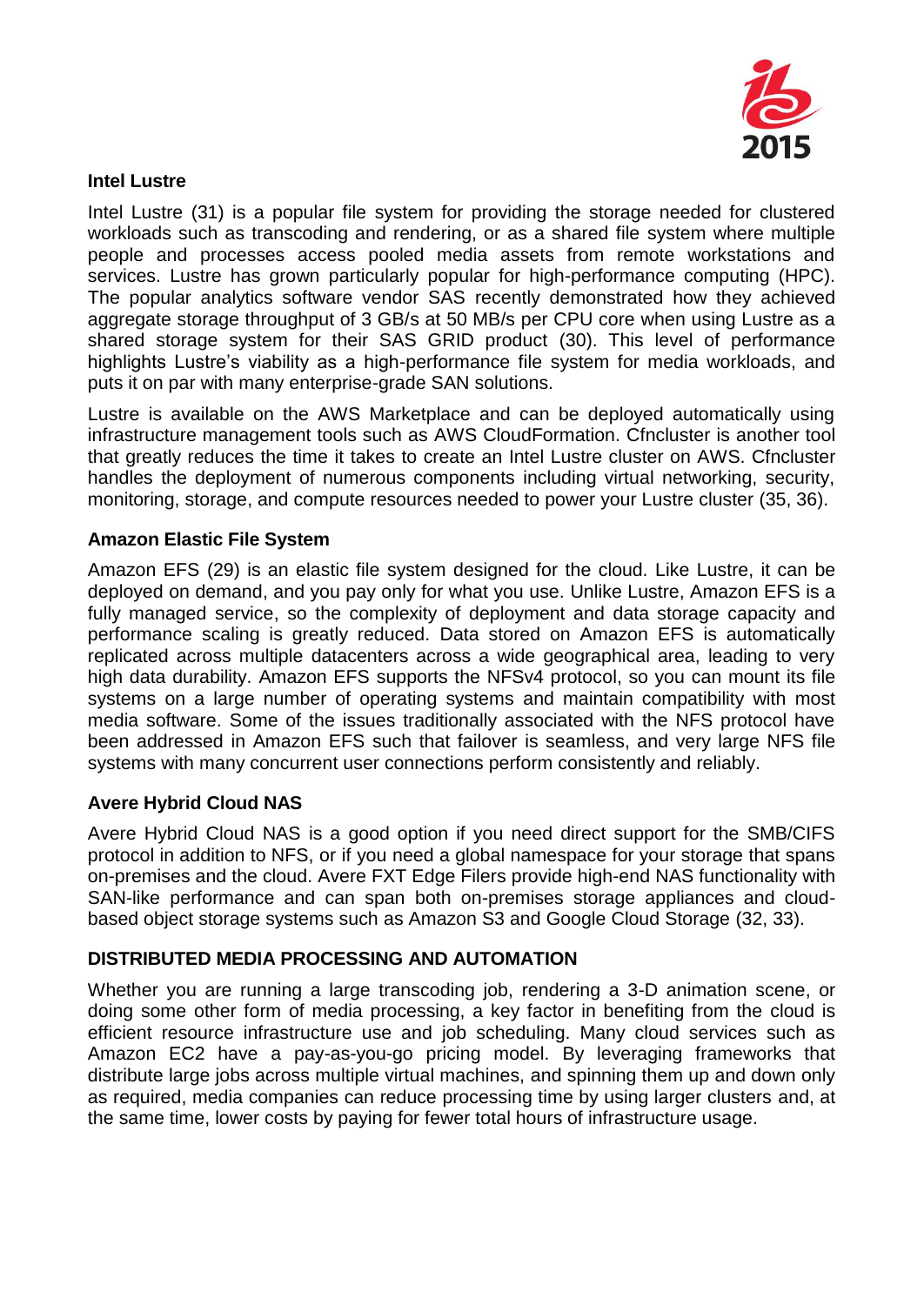

# **Thinkbox Deadline**

ThinkBox makes render farm management tools that were built to address complex visual effects software pipelines. Deadline, its oldest and most popular software component, splits up the frames from your visual effects scene and distributes them for processing across multiple virtual machines in a render farm. Deadline can automate computation tasks by running programs and also features a plugin architecture. The host computers that participate in processing jobs can be in geographically diverse locations, including virtual machines running on cloud services like Amazon EC2. ThinkBox's Virtual Machine Extension (VMX) and Cloud Wizard extend Deadline, adding the ability to automatically provision virtual machines in the cloud with pre-installed visual effects software solutions. VMX can automatically scale the number of virtual machines participating in the processing of jobs in the queue. You can also use it track costs and prevent budget overruns by setting a maximum budget for each job. This auto scaling, provisioning, and budgeting framework allows studios to lower costs by limiting the infrastructure required to process a scene to the number of jobs actually in flight.

### **Telestream Vantage Cloud**

Telestream has made their popular transcoding and workflow coordination software, Vantage, available on a subscription basis for AWS. Vantage Cloud Subscriptions allow users to provision Vantage transcoding environments in just a few minutes and host them within an Amazon Virtual Private Network (VPC). The number of virtual machines required for each transcoding job can be scaled up and down automatically, and jobs can be triggered using standard Vantage APIs. Vantage Cloud can also leverage some of the accelerated file transfer solutions mentioned earlier to facilitate moving files to and from the cloud for transcoding. Specifically, Amazon S3 multi-part HTTPS API and Aspera FASP, in addition to more traditional protocols like FTP and SFTP, can be used to transfer files automatically from "watch folders" during transcoding workflows (34).

# **Amazon Elastic Transcoder**

Amazon Elastic Transcoder takes a different approach to pay-as-you-go transcoding workflows in the cloud. Instead of charging by the hour, customers pay by the number of minutes transcoded multiplied by the number of output files produced. It is also a managed service, so resource scaling is handled automatically on the backend with no input required from users or third-party software. Amazon Elastic Transcoder is integrated with Amazon S3 so it can transfer to and from this cloud storage service automatically during transcoding workflows.

# **LICENSING**

Many cloud platforms have a usage-based provisioning and cost model that includes both the software and hardware. For example, Amazon EC2 allows you to deploy virtual machines running Microsoft Windows or various Linux and BSD distributions and pay by the hour for both the infrastructure and associated operating system license. Telestream Vantage and Amazon Elastic Transcoder are examples of an emerging wave of solutions that offer pay-as-you-go pricing models where licensing is bundled into the offer. On the front-end, Adobe Creative Cloud allows users to pay for popular media software such as Adobe Photoshop and Adobe After Effects on a monthly basis.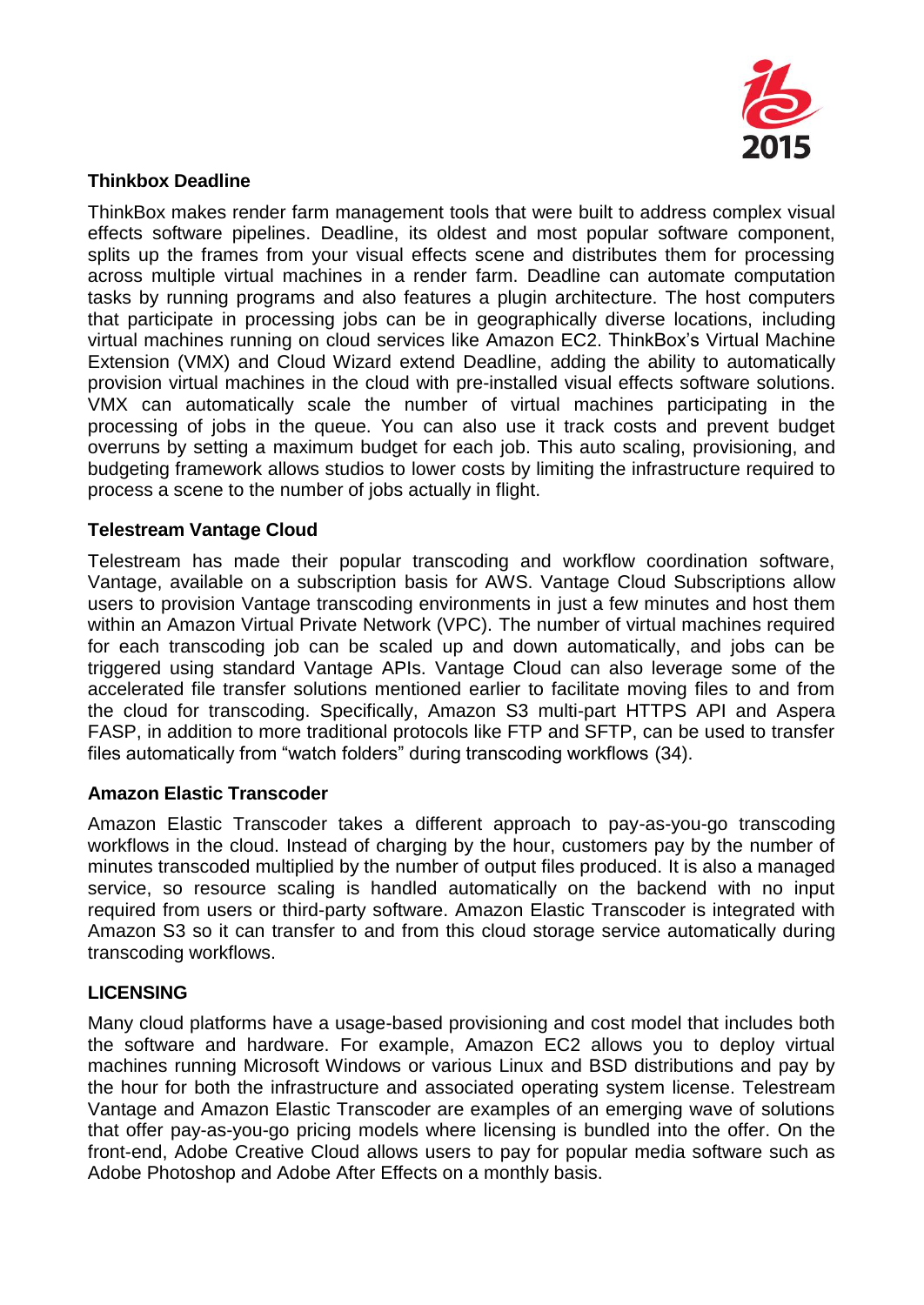

Many media software solutions rely on license servers to support multi-user environments. Some license managers, such as Flexera's FlexNet Publisher (formerly FlexLM) that are widely used by companies such as Autodesk and The Foundry, are fully supported for use on cloud services such as Amazon EC2 (39). Other license servers such as V-Ray License Server require a hardware dongle attached to the license server hardware, preventing its use with many cloud platforms. Reprise License Manager (RLM), used by Solid Angle's Arnold rendering software and elsewhere, is another example that is limited to only on-premises deployments and Google Cloud Engine. When users want to use media software that is licensed through these and similar license management solutions on platforms like Amazon EC2, it is possible to host the license software remotely on a supported platform. Software VPN solutions such as OpenVPN (37) or IPSec VPN functionality built into virtual networking services such as an Amazon VPC virtual private gateway (38) can allow users to easily establish secure links to remote locations where the license server is hosted.

# **CONCLUSION**

Only a few years ago, the idea of moving high-performance professional media software to the cloud would have been dismissed. This is now possible with today's advanced application streaming protocols, connectivity options, and GPU-enabled virtual machines. Likewise, cloud-based shared storage that can perform on par with top on-premises solutions is now a possibility thanks to enterprise support from the likes of Intel, NetApp, and Avere. The final pieces—making it easy to coordinate complex media processing and cloud-friendly licensing—are making steady progress. Many other top players in the media industry are taking cloud-based media processing very seriously.

Significant challenges still remain, notably the lack of granular, subscription-based licensing for a handful of popular media software. But the shift to granular, subscriptionbased models in the cloud is well underway. Ultimately, it is media industry customers who will drive this transformation, as they increasingly demand the benefits of the infinitely scalable, cost-effective and increasingly powerful resources available in the cloud for their end-to-end professional media workflows.

# **REFERENCES**

- 1. Amazon S3 multi-parti API documentation: <https://docs.aws.amazon.com/AmazonS3/latest/dev/uploadobjusingmpu.html>
- 2. Aspera On Demand for AWS: [http://asperasoft.com/fileadmin/media/Asperasoft.com/Product\\_Briefs/AWS\\_AoD\\_Asp](http://asperasoft.com/fileadmin/media/Asperasoft.com/Product_Briefs/AWS_AoD_AsperaPB.pdf) [eraPB.pdf](http://asperasoft.com/fileadmin/media/Asperasoft.com/Product_Briefs/AWS_AoD_AsperaPB.pdf)
- 3. Signiant Flight for Amazon S3, featured on the AWS Big Data Blog: [https://blogs.aws.amazon.com/bigdata/post/Tx2QZODBZN1RD1I/Moving-Big-Data-](https://blogs.aws.amazon.com/bigdata/post/Tx2QZODBZN1RD1I/Moving-Big-Data-Into-the-Cloud-using-Signiant-Flight)[Into-the-Cloud-using-Signiant-Flight](https://blogs.aws.amazon.com/bigdata/post/Tx2QZODBZN1RD1I/Moving-Big-Data-Into-the-Cloud-using-Signiant-Flight)
- 4. Filecatalyst Direct:<http://filecatalyst.com/solutions/filecatalyst-direct/>
- 5. Data Expedition ExpeDat Gateway for Amazon S3, featured on the AWS Big Data Blog: [https://blogs.aws.amazon.com/bigdata/post/Tx20YXSQ49507II/Moving-Big-](https://blogs.aws.amazon.com/bigdata/post/Tx20YXSQ49507II/Moving-Big-Data-Into-The-Cloud-with-ExpeDat-Gateway-for-Amazon-S3)[Data-Into-The-Cloud-with-ExpeDat-Gateway-for-Amazon-S3](https://blogs.aws.amazon.com/bigdata/post/Tx20YXSQ49507II/Moving-Big-Data-Into-The-Cloud-with-ExpeDat-Gateway-for-Amazon-S3)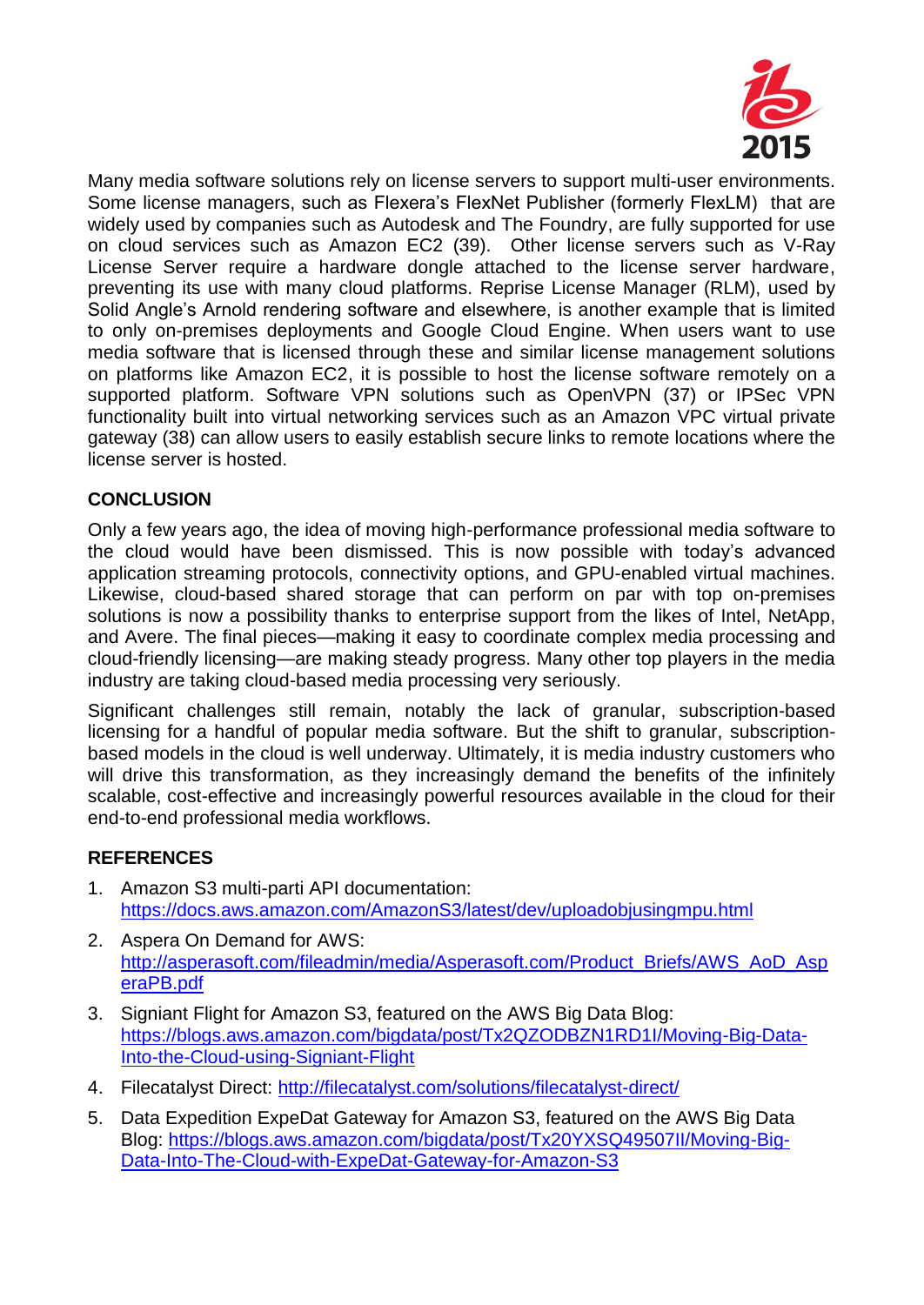

- 6. TsunamiUDP file transfer benchmarks: [http://blogs.aws.amazon.com/bigdata/post/Tx33R88KHCWEOHT/Moving-Big-Data](http://blogs.aws.amazon.com/bigdata/post/Tx33R88KHCWEOHT/Moving-Big-Data-into-the-Cloud-with-Tsunami-UDP)[into-the-Cloud-with-Tsunami-UDP](http://blogs.aws.amazon.com/bigdata/post/Tx33R88KHCWEOHT/Moving-Big-Data-into-the-Cloud-with-Tsunami-UDP)
- 7. Signiant file transfer protocol benchmarks: <http://www.signiant.com/technology/acceleration/>
- 8. Aspera FASP file transfer protocol benchmarks: <http://asperasoft.com/technology/transport/fasp/#faspsolution-464>
- 9. Data Expedition MTP file transfer protocol benchmarks: <http://www.dataexpedition.com/MTP/performance.html>
- 10. AWS Direct Connect locations:<https://aws.amazon.com/directconnect/details>
- 11. AWS Direct Connect partners:<https://aws.amazon.com/directconnect/partners/>
- 12. AWS Import/Export:<https://aws.amazon.com/importexport>
- 13. Citrix VDI definition:<https://www.citrix.com/glossary/vdi.html>
- 14. The Foundry NUKE hardware requirements: <https://www.thefoundry.co.uk/products/nuke/sys-reqs>
- 15. NVIDIA GRID Cloud Computing Services: [http://www.nvidia.com/object/gpu-cloud](http://www.nvidia.com/object/gpu-cloud-computing-services.html)[computing-services.html](http://www.nvidia.com/object/gpu-cloud-computing-services.html)
- 16. Amazon EC2 virtual machine types:<https://aws.amazon.com/ec2/instance-types>
- 17. NVIDIA GRID GPU pass-through:<http://www.nvidia.com/object/dedicated-gpus.html>
- 18. Citrix HDX 3D Pro: [http://www.citrix.com/products/xendesktop/features/high-def](http://www.citrix.com/products/xendesktop/features/high-def-experience/hdx-3d-pro.html)[experience/hdx-3d-pro.html](http://www.citrix.com/products/xendesktop/features/high-def-experience/hdx-3d-pro.html)
- 19. Microsoft RDP 8.1 and RemoteFX explained: [http://blogs.msdn.com/b/rds/archive/2012/11/26/remotefx-features-for-windows-8-and](http://blogs.msdn.com/b/rds/archive/2012/11/26/remotefx-features-for-windows-8-and-windows-server-2012.aspx)[windows-server-2012.aspx](http://blogs.msdn.com/b/rds/archive/2012/11/26/remotefx-features-for-windows-8-and-windows-server-2012.aspx)
- 20. Teradici PCoIP:<http://www.teradici.com/pcoip-technology>
- 21. VirtualGL: [http://www.virtualgl.org](http://www.virtualgl.org/)
- 22. TurboVNC: [http://www.turbovnc.org](http://www.turbovnc.org/)
- 23. Amazon AppStream:<https://aws.amazon.com/appstream/>
- 24. Frame: [https://fra.me](https://fra.me/)
- 25. OTOY ORBX:<http://home.otoy.com/stream/orbx/>
- 26. Octane Cloud Workstations on AWS Marketplace: [https://aws.amazon.com/marketplace/seller-profile?id=795808b7-f99d-426d-bb03-](https://aws.amazon.com/marketplace/seller-profile?id=795808b7-f99d-426d-bb03-8aa79ff5b65e) [8aa79ff5b65e](https://aws.amazon.com/marketplace/seller-profile?id=795808b7-f99d-426d-bb03-8aa79ff5b65e)
- 27. Citrix CloudBridge Data Sheet: [https://www.citrix.com/content/dam/citrix/en\\_us/documents/products](https://www.citrix.com/content/dam/citrix/en_us/documents/products-solutions/cloudbridge-technical-overview.pdf)[solutions/cloudbridge-technical-overview.pdf](https://www.citrix.com/content/dam/citrix/en_us/documents/products-solutions/cloudbridge-technical-overview.pdf)
- 28. Citrix CloudBridge virtual application on the AWS Marketplace: [https://aws.amazon.com/marketplace/seller-profile?id=fb9c6078-b60f-47f6-8622-](https://aws.amazon.com/marketplace/seller-profile?id=fb9c6078-b60f-47f6-8622-49d5e1d5aca7) [49d5e1d5aca7](https://aws.amazon.com/marketplace/seller-profile?id=fb9c6078-b60f-47f6-8622-49d5e1d5aca7)